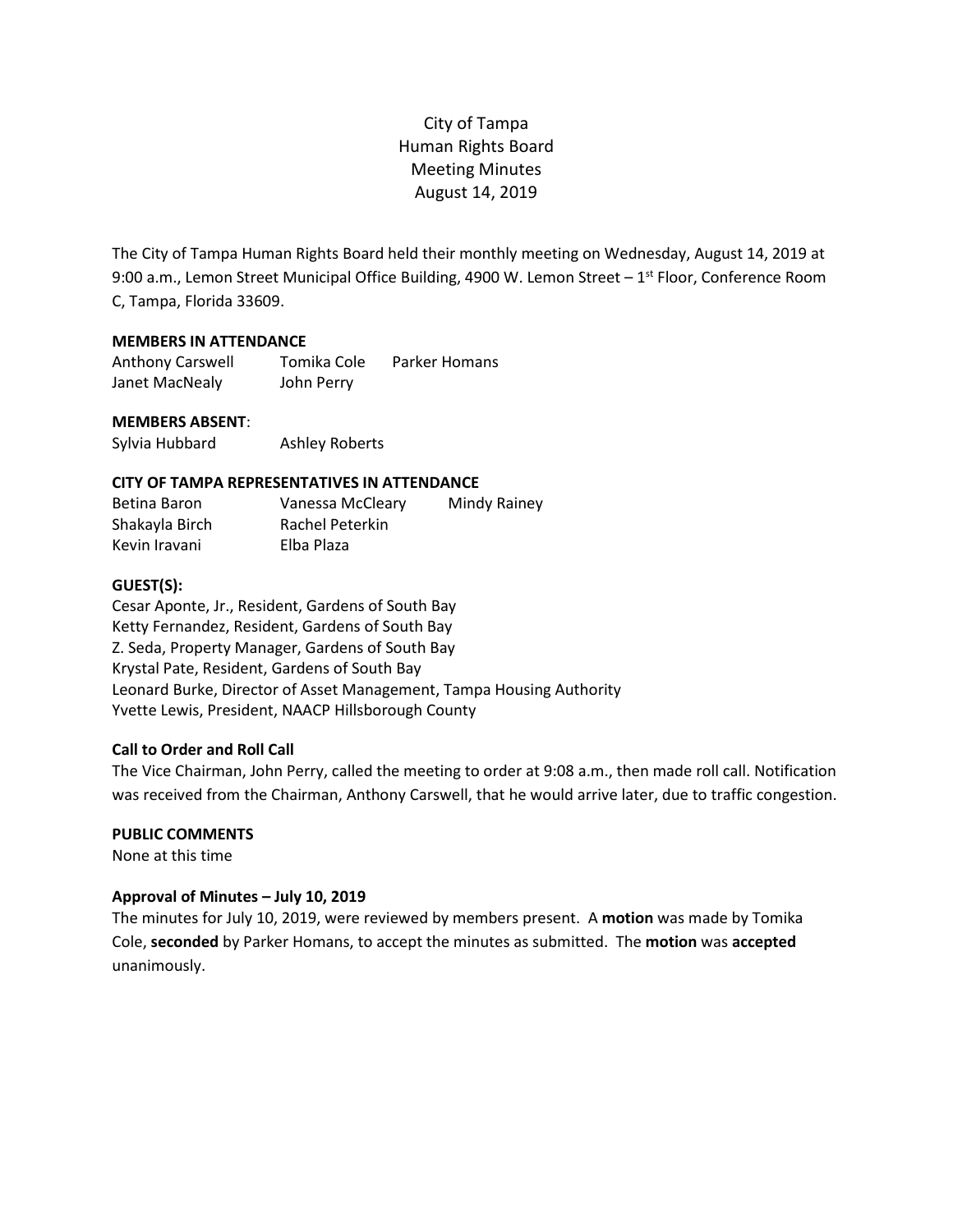## **REGULAR REPORTS**

#### **Manager's Report – Vanessa McCleary**

Vanessa McCleary announced that Patricia .Newton resigned and moved to Tallahassee to be with her family. P. Newton agreed to stay on as a consultant until the Human Rights Supervisor position is filled. A contract went to City Council for approval at their next meeting August 22, 2019. In the meantime, P. Newton is taking phone calls and assisting with some of the case reviews.

An advertisement posted for vacated position closed August 7, 2019 and V. McCleary is waiting for Human Resources to forward the applications. V. McCleary stated she would like to have a member from the Board sit in on the interview panel. Her interview process for Supervisors consists of two panels; a staff panel to get their perspective on the potential of their new supervisor. The other panel will probably include a Director from another Human Rights office, along with a Board member to sit with her to interview the candidates and to make a final selection.

Once the two panels have met they will come together and debrief at the end of the day, she will then take those recommendations and concerns to her Director, Thom Snelling and make the final decision for the new person. She is looking to get someone in the position quickly.

V. McCleary also mentioned the Mayor has an Affordable Housing Advisory Team that is looking at the affordable housing issue, as well as a Work Force Development Advisory Team. The Work Force Development has started, their next meeting is on August 21, 2019. Both are open to the public, she will get the dates out.

Mayor Castor just completed her first100 days in office, and has hit the ground running. She has definitely let us know that Human Rights is important to her and is supportive of all of our efforts.

#### **HOUSING CASE REVIEWS**

# **Krystal Pate vs. Housing Authority of the City of Tampa**

Ketty Fernandez, a resident at Gardens of South Bay stated she and her son, Cesar Aponte, Jr., have been residents of the community for over 12 years. K. Fernandez has seen over five groups of office personnel and maintenance workers come and go; all hard workers trying to do their best to run and maintain " The Gardens" each with a new set of rules, different from the previous groups. She has never really waited too long for minor repairs to be done, they have been great even when at times the repairs had to be redone. She just wanted to inform the Board of three major complaints that have racked her nerves and affected her health while living at the Gardens.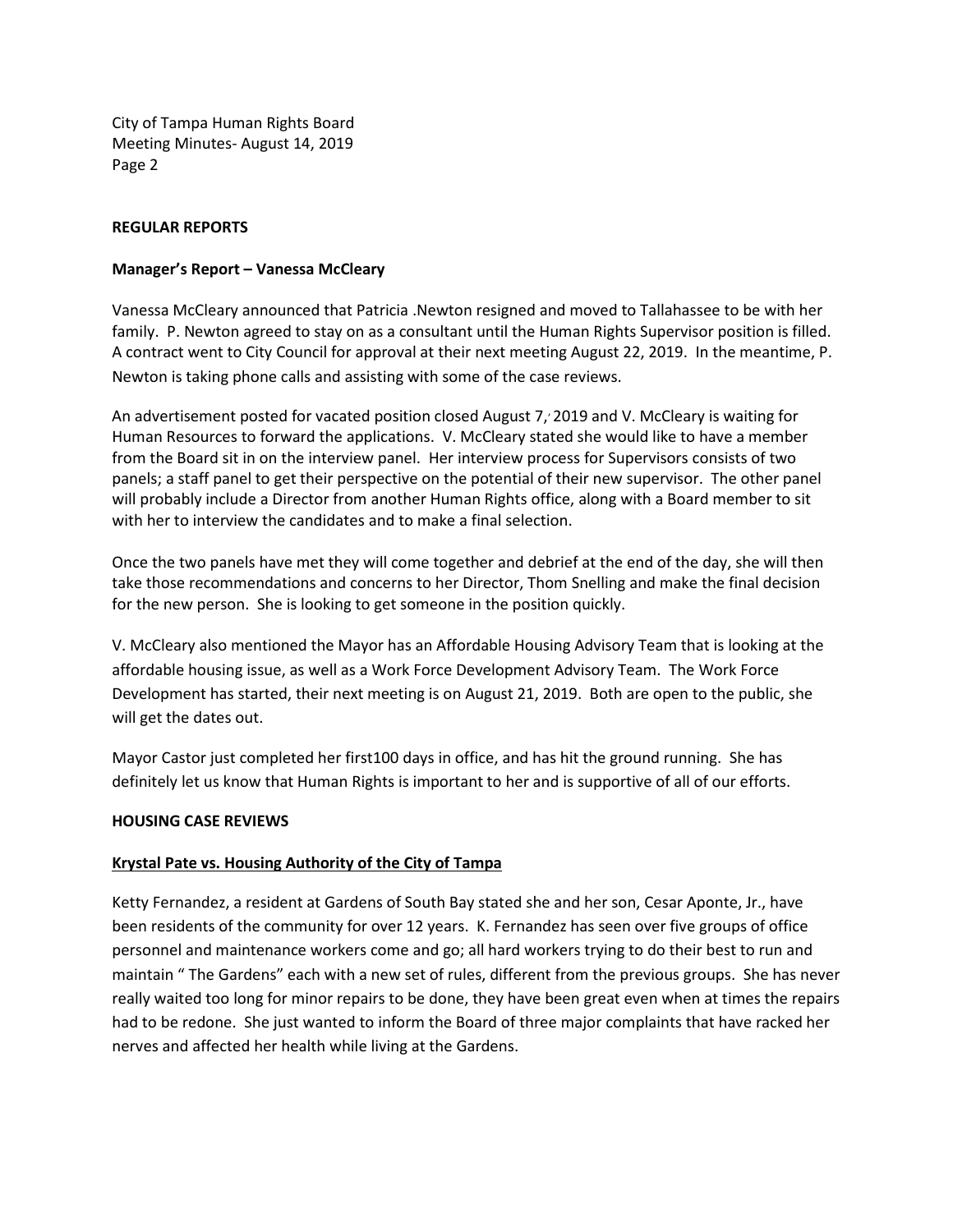- 1. Windows in her living room are coming apart from the foundation and leak is severe.
- 2. Cracks in the foundation have probably exposed them to radon poising. Radon testing and air quality test have been done but the results have never been disclosed.
- 3. Deterioration of her health as she developed multiple symptoms. She discovered black mold growing on the wall in her closet coming from a leak in the bathroom. The mold was cleaned, wall was painted over, rug was pulled out and leak was repaired even though it took them several attempts to get it fixed.

K. Fernandez agreed with K. Pate, that people are afraid to come forward out of fear of retaliation. Board dismissed her and son to continue discussion.

Investigator Shakayla Birch presented the facts of the case including the Complainant's allegations that she was denied a reasonable modification based on disability, subjected to adverse terms and conditions based on familial status and retaliated against for participating in protected activities.

The Office of Human Rights conducted an investigation and found No Reasonable Cause to believe that discrimination had occurred. The determination was signed on April 15, 2019. The case was sent to review at the request of Krystal Pate. The Board convened June 12, 2019 and decided that the case should be remanded for additional investigation due to additional information that was brought to the meeting. S. Birch continued the investigation gathering information from the parties and submitted an addendum to the Board, once again issuing a determination of No Reasonable Cause to believe that discrimination had occurred.

A. Carswell asked if all board members had the opportunity to review both the file from the initial investigation along with the June  $12<sup>th</sup>$  addendum. A. Carswell also asked K. Pate if she had any new information she would like to add since her last interaction with the board.

The Complainant, K. Pate was again given the opportunity to detail her complaints and voice her concerns to the Board. She also expressed confusion as to how S. Birch reached a No Reasonable Cause determination after all the witnesses she spoke to. However, K. Pate did not present any new information that pertained to the case.

After much continued discussion, Rachel Peterkin reiterated to K. Pate that decisions made in the case were based on specific criteria enumerated in the Fair Housing Act. A. Carswell clarified that S. Birch and Adriana Escander before her, were investigating to make sure the Housing Authority was not acting in a manner that infringed upon her civil liberties under the law. The determination did not negate the fact that she had mold and other issues in her apartment. The investigation was focused on one question "Did the Housing Authority take adverse actions against K. Pate because of her disability?"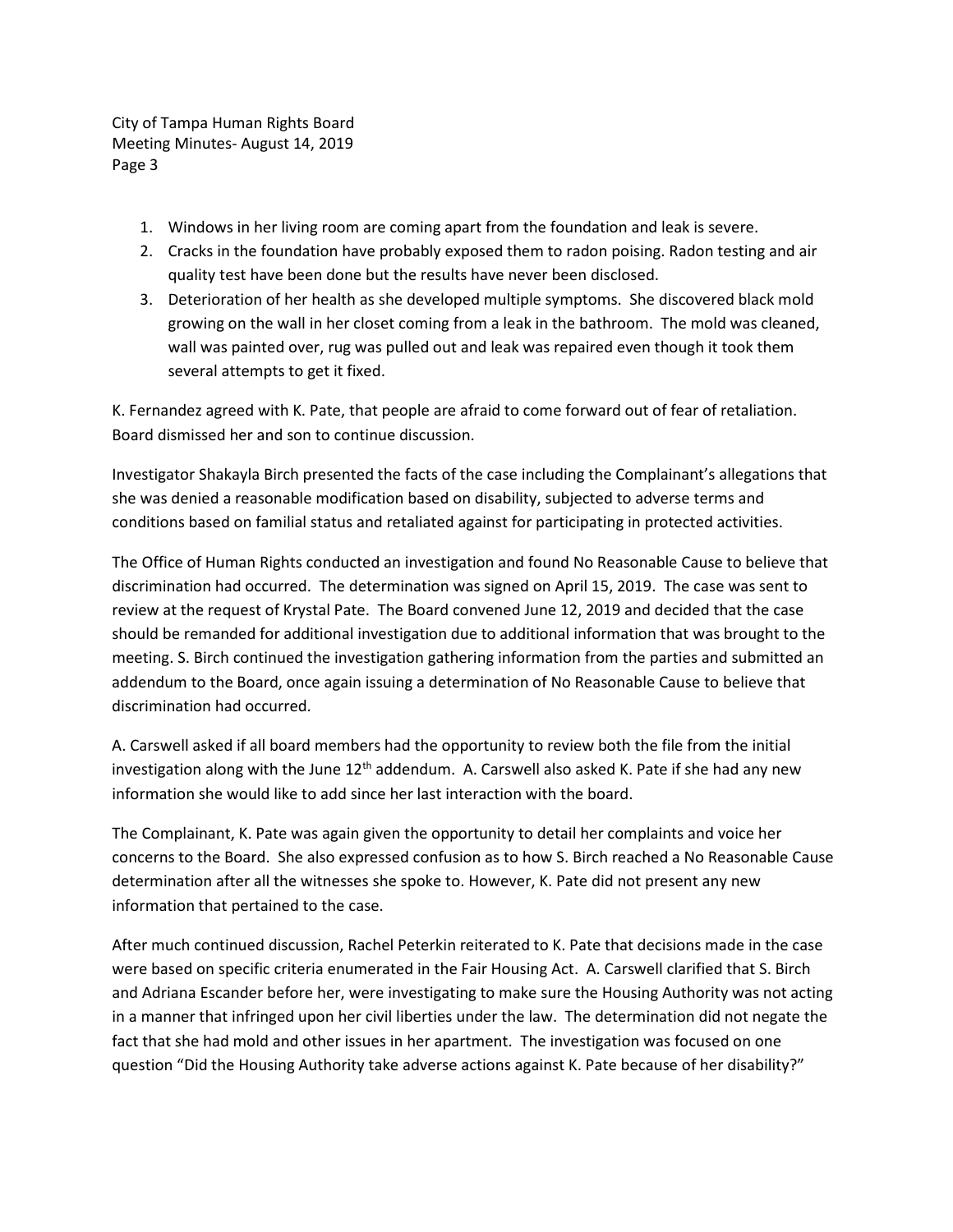John Perry reiterated that there is specific criteria, according to the law, that have to be met in order for S. Birch to find Reasonable Cause. S. Birch explained that each specific area of the law was evaluated to determine if discrimination had occurred. In this specific case, each specific area of the law was a No Cause, as not all of the criteria were met.

The Board informed K. Pate that the City of Tampa Office of Human Rights would further discuss and mail the Board's decision to her.

Janet MacNealy made a **motion** to uphold the staffs finding. The **motion was seconded** by P. Homans. Following a discussion the Board **voted** to adopt the staffs finding. The Board voted **4 to 1** to adopt the City of Tampa Office of Human Rights Administrator's decision of No Reasonable Cause.

# **Kelvin Johnson vs. The Hargrett, LLC.**

Investigator Kevin Iravani presented the facts of the case. A. Carswell began with introductions and R. Peterkin made an opening statement advising Kelvin Johnson, the Complainant about the Board's procedure. The Board reviews the determination and to confirms whether or not there was sufficient evidence to support the No Reasonable Cause determination reached by the investigator. The Board only looks at a very narrow issue of discrimination based on civil rights violations.

K. Johnson, who requested the case review, made statements to the Board explaining what had occurred. The Board then heard an overview from K. Iravani as to the facts of the case. Following a brief discussion, the T. Cole made a **motion** to adopt the City of Tampa Office of Human Rights Administrator's decision of No Reasonable Cause of discrimination. The **motion was seconded** by J. MacNealy, and the **motion carried** by all members present.

# **NEW BUSINESS**

The Board discussed The Gardens of South Bay customer service, what counsel could be given to residents of that community regarding their rights and the avenues of recourse available to them. V. McCleary agreed to follow up with Leonard Burke as well as contact code to see what can be done.

# **NEXT MEETING**

The meeting scheduled for Wednesday, September 11, at 9:00 a.m. was canceled. The next scheduled meeting is for Wednesday, October 9, 2019, Lemon Street Municipal Office Building, 4900 W. Lemon St., 1<sup>st</sup> Floor, Conference Room C, Tampa, FL 33609.